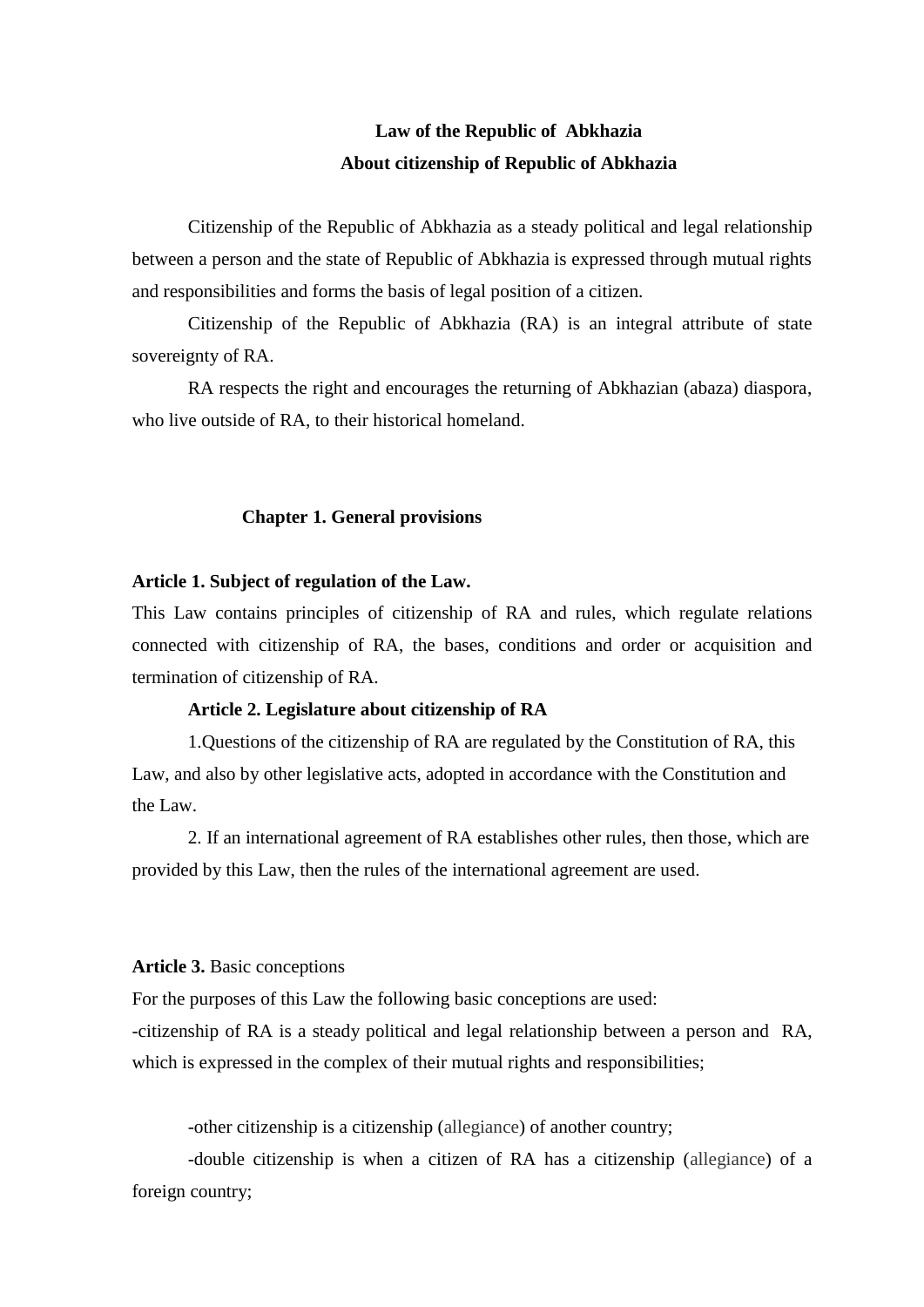A foreign citizen is a person, who is not the citizen of RA and has a citizenship(allegiance) of a foreign country;

-a person without citizenship is the one, who does not possess the citizenship of RA and does not have evidence of having a citizenship (allegiance) of a foreign country;

-a child is a person who is aged under 18 years;

-residence is residence of a person on legal bases on the territory of RA or beyond its borders;

-territory of RA is the territory of RA within the limits of the boundaries of the state border of RA;

-general provisions of acquisition and termination of citizenship of RA are the provisions of consideration of questions of citizenship and making of decisions on matters of the citizenship of RA by the President of RA concerning those people, to whom the general conditions of this Law apply;

-simplified procedure of acquisition and termination of citizenship of RA is the procedure of acquiring and termination of citizenship of RA are the provisions of consideration of questions of citizenship and making of decisions on matters of the citizenship of RA by the President of RA concerning those people, to whom the favorable terms of this Law apply;

-changing of citizenship is the acquisition and termination of citizenship of RA;

– residence permit is a document, given to a foreign citizen or to a person without citizenship in support of their right for a permanent living in RA and their right for unrestricted entry and exit from RA.A residence permit, given to a person without citizenship is at the same time his/her identification document.

**Article 4. Principles of the c**itizenship of RA and rules, which regulate questions of citizenship of RA.

- 1. Citizenship of RA is an equal entity regardless of the bases of its acquisition.
- 2. Living of a citizen of RA outside of RA does not stop his citizenship of RA.
- 3. Citizen of RA cannot be deprived of his citizenship of RA or the right to change it.
- 4. Citizen of RA cannot be deported outside of RA or extradited to a foreign country.

### **Article 5. Citizens of RA**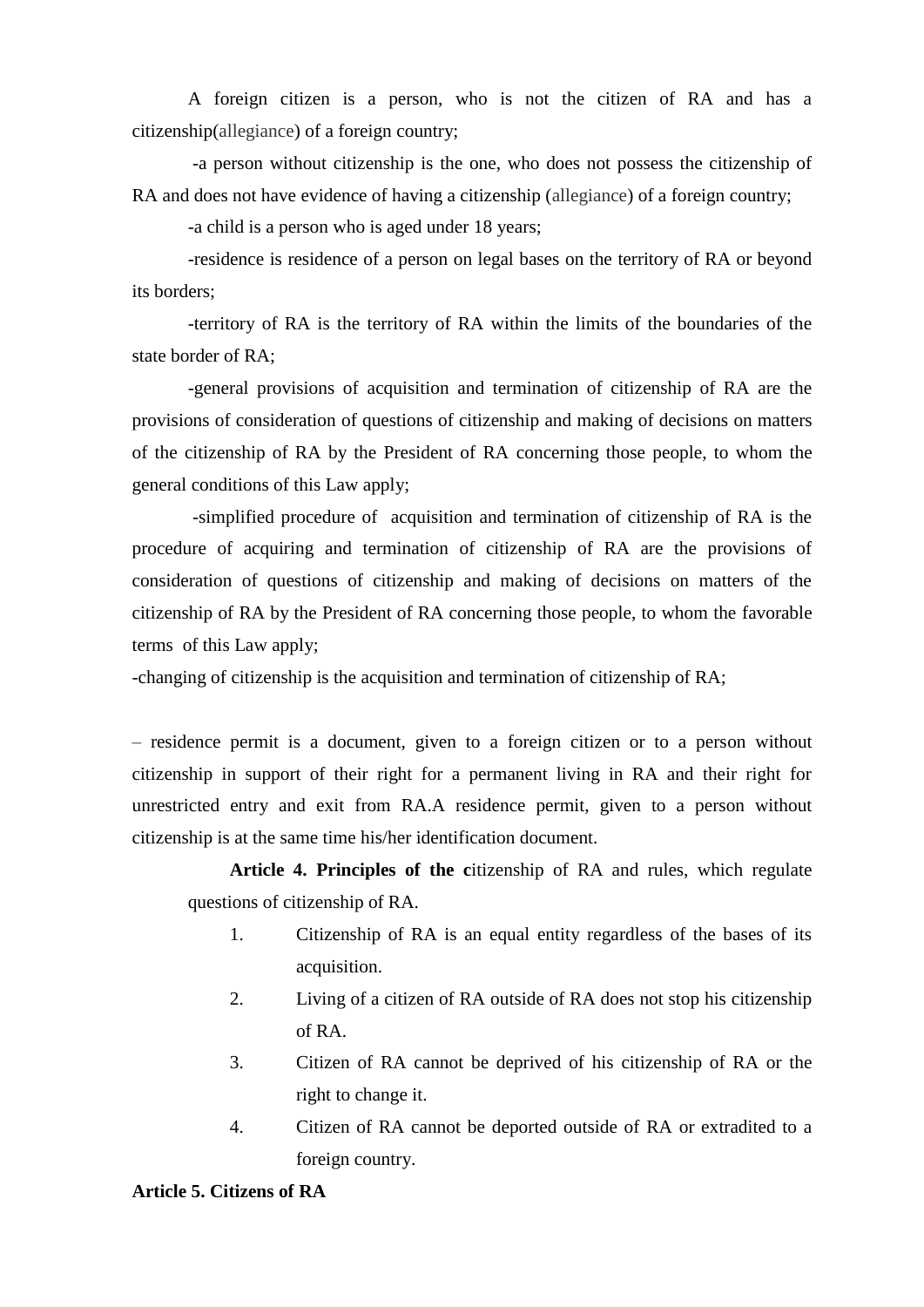Citizens of RA are:

a)people of Abkhazian(abaza) nationality regardless of place of their residence or whether they have a citizenship of a foreign country, except for those people, who, using unconstitutional methods, support changing of the sovereign status of RA, or support a violent change of constitutional system of RA or, using unconstitutional methods, fought against the existing constitutional system or are connected to terrorist activities.

b)people who had permanently lived on the territory of RA for not less than 5 years by the time of adoption of the Act of state independence of RA on the  $12<sup>th</sup>$  of October 1999 and if they had not refused the citizenship in written form, except for those people, who, using unconstitutional methods, support changing of the sovereign status of RA, or support a violent change of constitutional system of RA or, using unconstitutional methods, fought against the existing constitutional system or are connected to terrorist activities;

c)people, who have acquired the citizenship of RA in accordance to this Law.

### **Article 6. Double citizenship.**

A citizen of RA, except for paragraph "a" of Article 5 of this Law, without abandoning of the citizenship of RA, has a right to acquire only the citizenship of Russian Federation. A citizen of RA, who has also a citizenship of a foreign country, is considered by RA only as a citizen of RA.

### **Article 7.**

**Статья 7.** Providing defense and protection to the citizens of RA, who are outside of RA.

1.Citizens of RA, who are outside of RA, are provided with defense and protection of RA.

2.Public authorities of RA, plenipotentiary representing offices of RA abroad, their officials, must assist the citizens of RA in order for them to have the opportunity to employ their rights, established by the Constitution of RA, Constitutional laws, Laws, generally acknowledged principles and norms of international law, international agreements of RA, Laws and rules of the country of residence or staying of the citizens of RA, as well as the possibility to defend their rights and secured by laws interests.

### **Article 8. Citizenship of RA and marriage.**

1.Marriage or divorce between a citizen of RA and a person, who does not possess the citizenship of RA, does not lead to changing of the citizenship of these people.

2. changing of the citizenship by one of the spouses does not lead to changing of citizenship of the other spouse.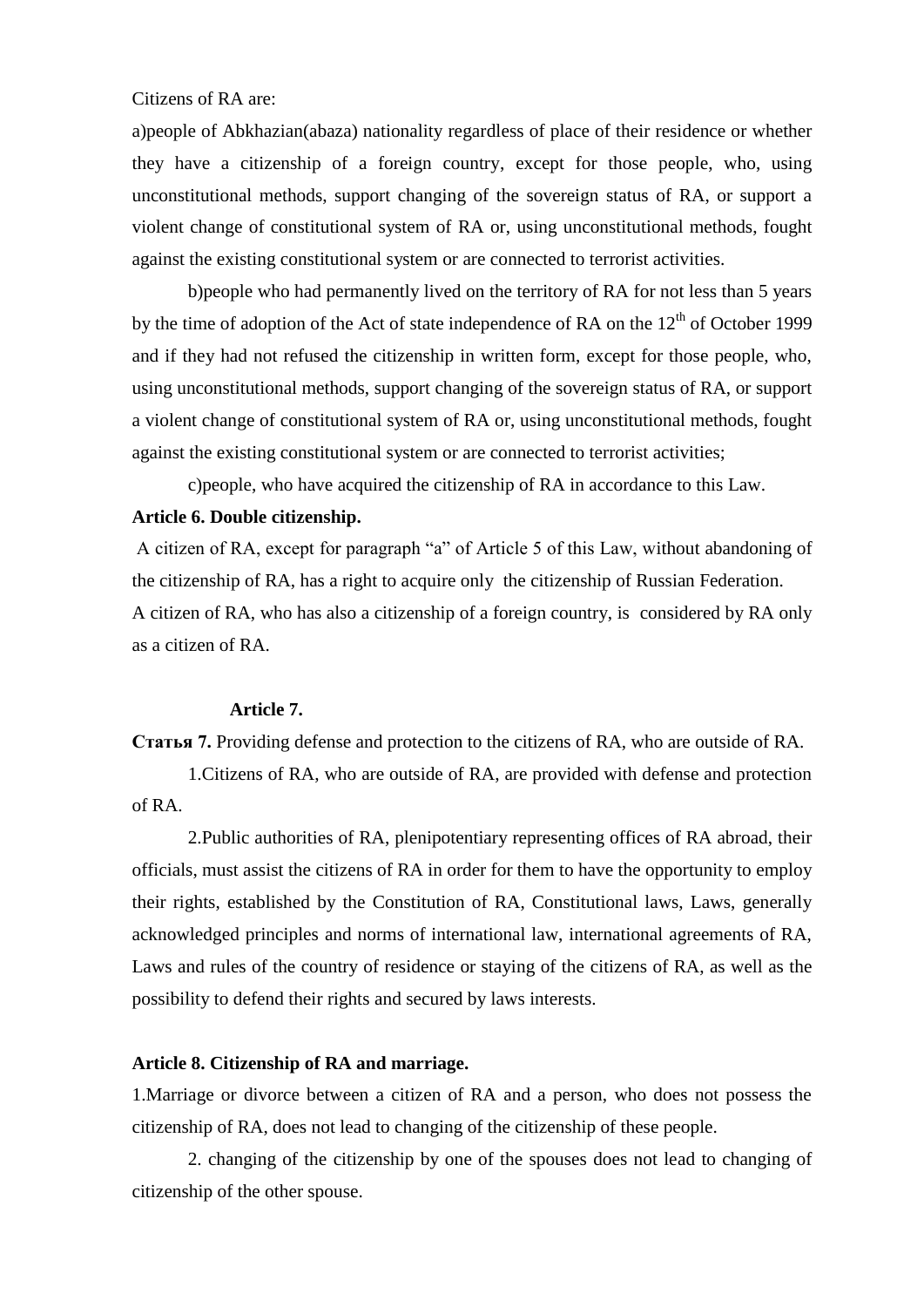3.Divorce does not lead to changing of citizenship of children, born or adopted by the spouses in this marriage.

### **Article 9. Citizenship of children.**

1. Citizenship of a child in case of acquiring and termination of citizenship of RA by one of his/her parents or by both parents remains the same or changes in accordance to this Law.

2.For acquiring and termination of citizenship of RA by a child of 14-18 years old, his/her agreement is necessary.

3.Citizenship of RA of a child cannot be terminated if as a result of the termination of the citizenship of RA, the child becomes a person without citizenship.

4. Citizenship of a child does not change if citizenship of his parents, who are deprived of their parental rights, is changed. IN case of changing of citizenship of a child, agreement of his parents, who are deprived of their parental rights, is not necessary.

### **Article 10. Documents, certifying the citizenship of RA.**

- 1. Passport of a citizen of RA is the document, which certifies the citizenship of RA.
- 2. In the documents of children who are under 14 years old a note, certifying their citizenship of RA, is made.

### **CHAPTER 2. ACQUISITON OF CITIZENSHIP**

**Article 11.** Bases for acquisition of citizenship of RA.

citizenship of RA is acquired:

1)at birth;

2)as a result of acquisition of citizenship of RA;

3)as a result of reinstatement of citizenship of RA;

4)on other bases, provide by this Law or an international agreement of RA.

### **Article 12.** acquisition of citizenship of RA at birth.

1. A child acquires the citizenship of RA at birth, if by the day of his birth:

a)both his parents or his only parent possess the citizenship of RA(regardless of the place of birth of the child);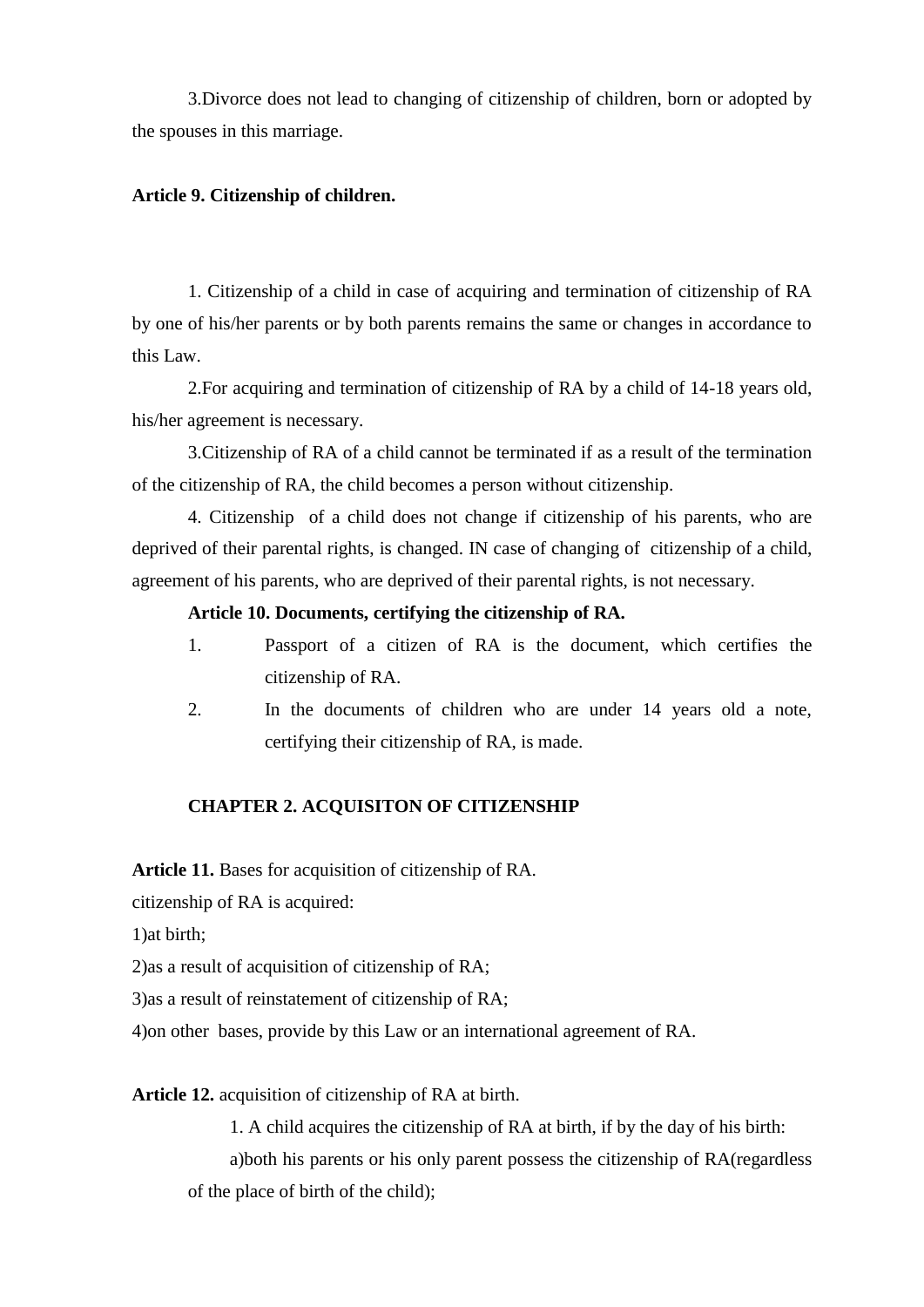b)one of his parents is the citizen of RA, and another is either a person without citizenship, or is officially recognized as missing or his whereabouts are unknown(regardless of the place of birth of the child);

c)one of his parents possess the citizenship of RA, and the other is a foreign citizen, provided that the child was born on the territory of RA or if otherwise he will become a person without citizenship;

2. A child who is on the territory of RA and whose parents are unknown, becomes a citizen of RA in case if his parents do not show up in the course of 6 months since the day the child was found.

#### **Article13.**

**Статья 13.** Acceptation of the citizenship of RA in general order.

1.Foreign citizens and people without citizenship, who are above 18 years old and have a legal capacity, have a right to put in an application for acceptance in the citizenship of RA in general order, provided that these people:

a)know the state language of RA;

b)took the oath of the citizen of RA;

c)know the general provisions of the Constitution of RA;

d)had lived on the territory of RA since the day of receiving a residence permit and till the day of addressing with an application for acquisition of citizenship of RA for 10 years uninterruptedly. Period of residence is considered to be uninterrupted if a person does not leave the territory of RA for a period of more than 3 months per year.

 e) have a legal source for living and pay taxes, determined by the legislature of RA;

f) had presented an affirmation about their rejection of their previous citizenship and had received from the country of their previous residence a permission for expatriation, if it is provided by the laws of that country, or a document, certifying the loss of previous citizenship. The affirmation about their rejection of their previous citizenship, permission for expatriation or a document, certifying the loss of previous citizenship is provided after it had officially been announced to the person, that there are no other obstacles for his acquisition of the citizenship of RA;

2. Order of evaluation of the level of knowledge of the state language is determined by the Provision on the order of consideration of questions of citizenship of RA, ratified by the President of RA.

3. **Vow of the citizen of RA: "I (name), born (place, date) becoming a citizen of RA, solemnly swear to be loyal to RA, to adhere and defend the Constitution and**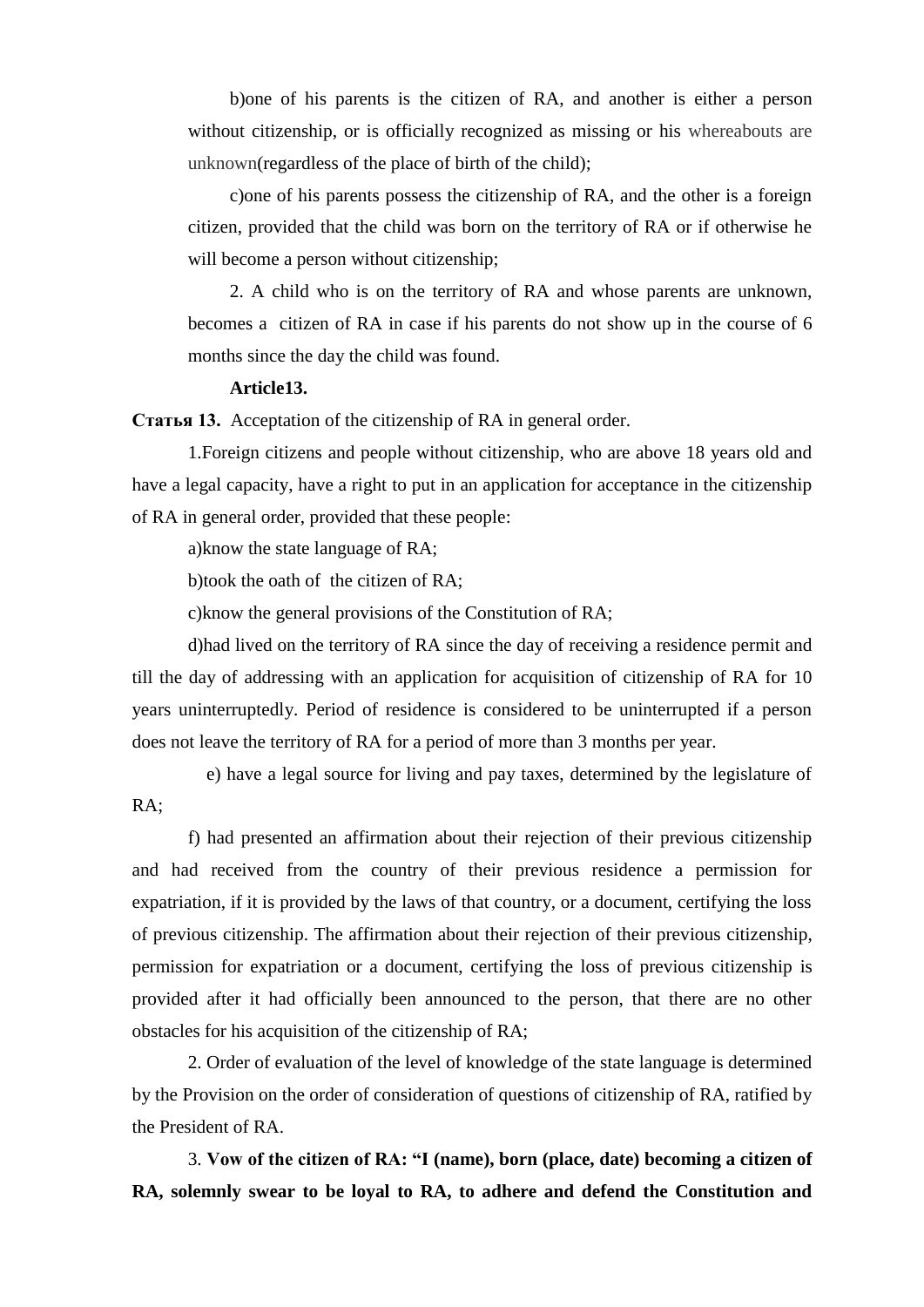### **Laws of RA. I swear to defend whole-heartedly the independence and sovereignty of RA. I commit myself to respect culture and traditions of the people of RA".**

**Article 14.** Acquisition of the citizenship of RA on favorable conditions.

1. Foreign citizens and persons without citizenship, who live on the territory of RA have the right to apply for acquisition of the citizenship of RA on favorable terms without compliance of the residence terms, provided by paragraph "d" of the first part of the article 13 of this Law, if they have been married to a citizen of RA for not less than 5 years and have lived on the territory of RA for not less than 3 years;

2. Acquisition of the citizenship of RA on favorable conditions, except for the conditions, provided by the first part of the Article 13 of this Law, is provided to:

a)a child, one of whose parents possess the citizenship of RA-at the request of this parent and with the agreement of the other parent for the acquisition of their child of the citizenship of RA. This agreement is not necessary if the child lives on the territory of RA;

b) a child, whose only parent is the citizen of RA-at the request of this parent;

c) a child who is under someone's guardianship-at the request of this guardian, who is a citizen of RA.

d) people, who have rendered great services to RA, or have the profession or qualification, which is of specific state interest for RA.

**Article 15.** Reinstatement in the citizenship of RA.

Foreign citizens and people without citizenship, who had previously been citizens of RA, may be reinstated in the citizenship of RA in accordance to part 1 of the article 13 of this Law. In doing so, time of their residence on the territory of RA decreases to 3 years.

**Article 16.** Bases for rejection of application for acquisition of the citizenship of RA and reinstatement in the citizenship of RA.

Applications for acquisition of the citizenship of RA and reinstatement in the citizenship of RA are declined when they are submitted by people, who:

a) using unconstitutional methods, support changing of the sovereign status of RA, or support a violent change of bases of constitutional system of RA or by other unconstitutional methods create menace to the security of RA, or by anti-constitutional methods fought against the state system or the existing government of RA.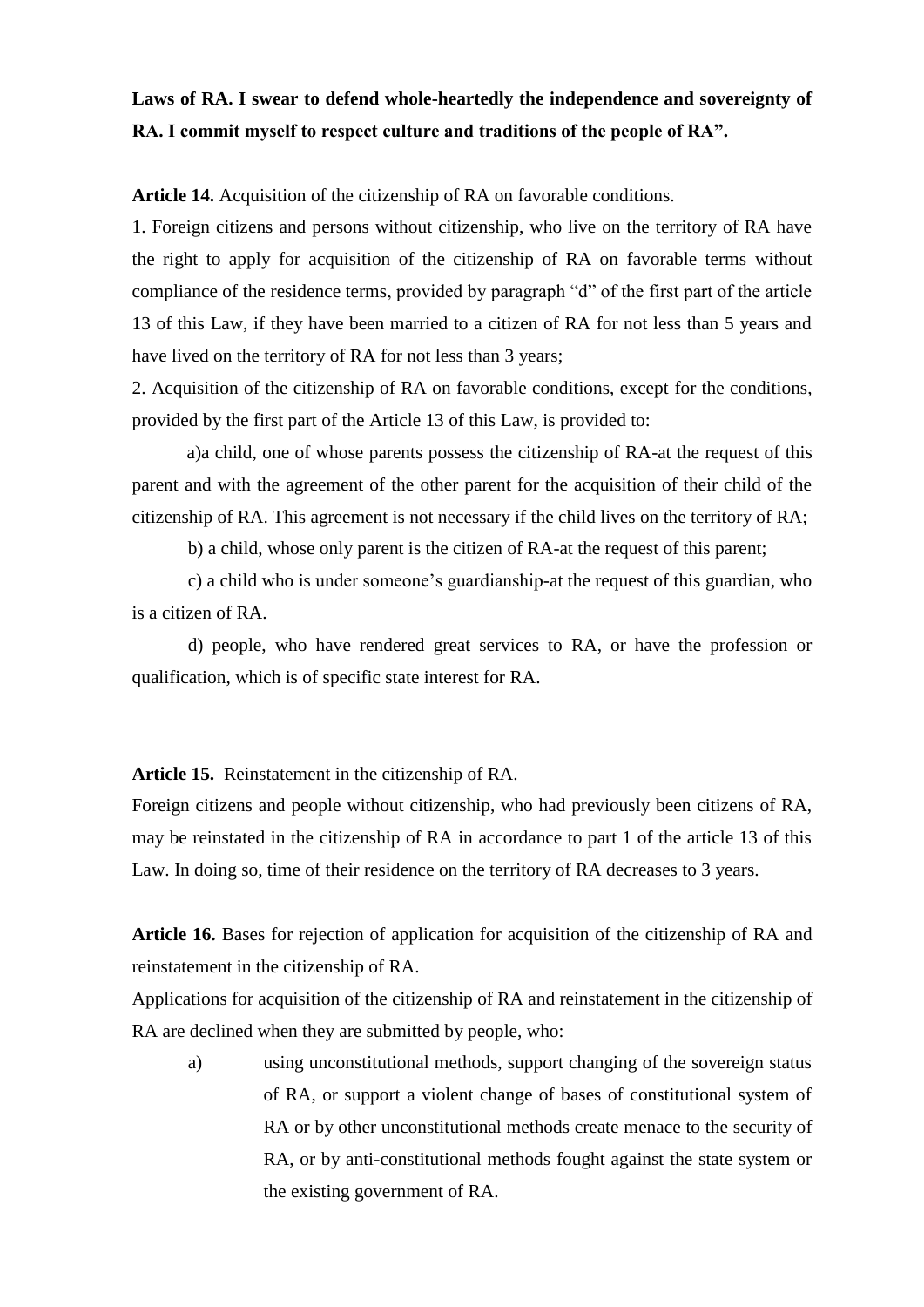- b) used forged documents and, knowing well, gave false information;
- c) are connected with terrorist activities;
- d) are on military service, or serve in the security bodies or in law machinery of a foreign country, if it is not provided otherwise by an international agreement of RA;
- e) have unrepaid convictions for administration of deliberate crimes on the territory of RA or beyond its borders;
- f) are prosecuted in criminal order by competent authorities of RA or foreign countries
- g) are convicted of offence and do service of sentence for actions, prosecuted according the law(until the termination of the term of punishment).

#### **CHAPTER 3.TERMINATION OF THE CITIZENSHIP OF RA**

**Article 17.** Bases for termination of the citizenship of RA.

Citizenship of RA is terminated:

- a) as a result of withdrawal from the citizenship of RA
- b) as a result of cancellation of decision about acceptation into the citizenship of RA;
- c) on other bases, provided by this Law or an international agreement of RA.

### **Article 18.** Withdrawal from the citizenship of RA

1. Withdrawal from the citizenship of RA of a person, who lives on the territory of RA, is done on volunteer bases of this person in general order, except for the cases, provided by article 19 of this Law.

2 Withdrawal from the citizenship of RA of a person, who lives on the territory of a foreign country is done on volunteer bases of this person in general order, except for the cases, provided by article 19 of this Law.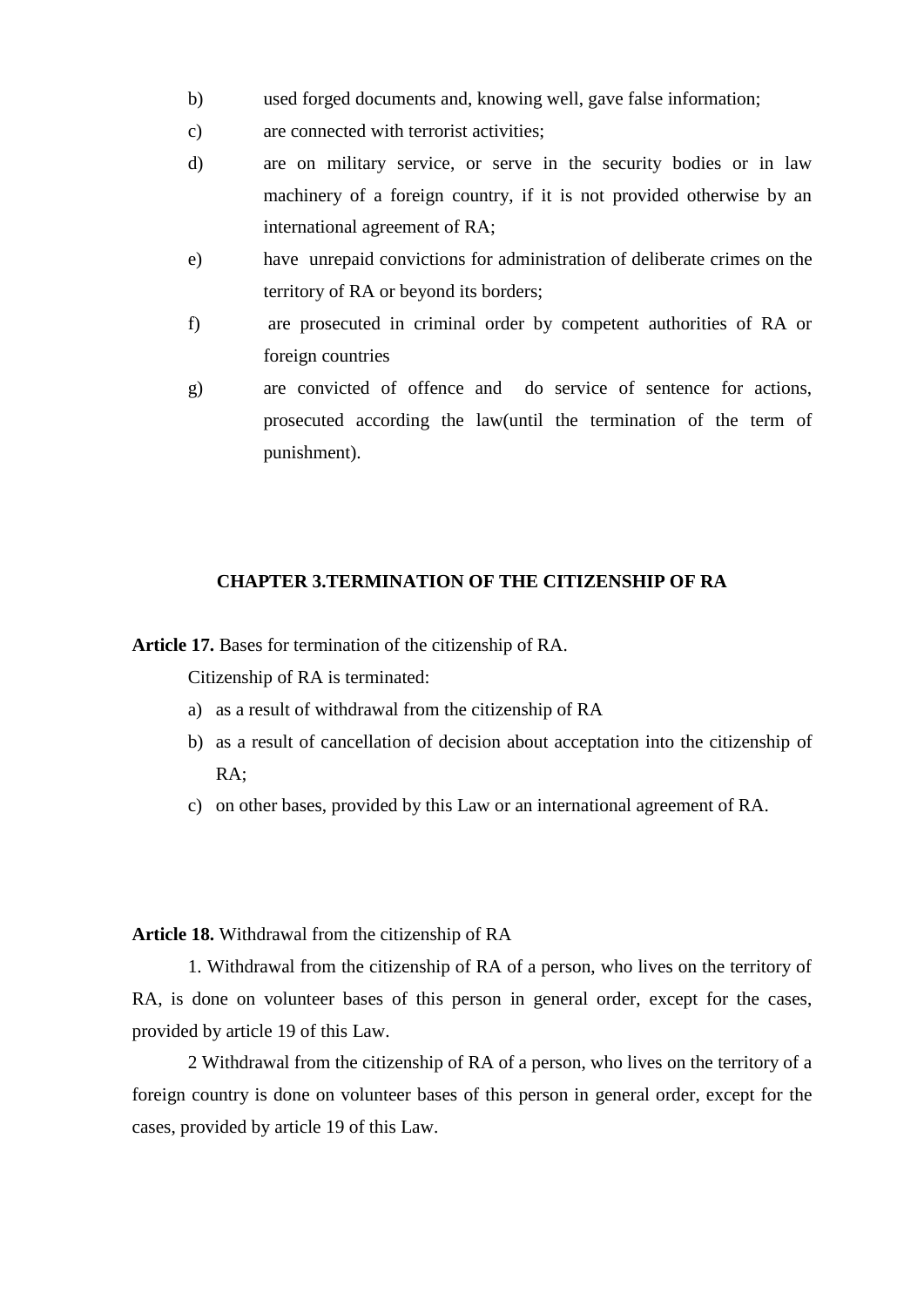3. Withdrawal from the citizenship of RA of a child, one of whose parents is the citizen of RA, and the other parent is a citizen of a foreign country, is done on favorable conditions at the request of the parents or the only parent.

**Article 19.** Reasons for rejection of request about withdrawal from the citizenship of RA. Withdrawal from the citizenship of RA is not permitted, if the citizen of RA:

- a) has an unfulfilled statutory obligation to RA;
- b) is involved by competitive authorities into a trial as a witness in a criminal case or he is under accusatory conviction of a court of RA;
- c) Does not possess other citizenship or has guarantees for its acquisition

### **CHAPTER 4. CANCELLATION OF DECISIONS ON THE QUESTIONS OF CITIZENSHIP OF RA.**

**Article 20.** Reasons for cancellation of decisions on the questions of citizenship of RA. Decision about on the questions of acquisition or termination of the citizenship of RA are subject to cancellation, if it determined that this decision was made on the basis of forged documents or knowingly false information. The fact of use of forged documents or giving of knowingly false information is determined judicially.

**Article 21.** Order of cancellation of decisions on the questions of citizenship of RA and consequences of the cancellation.

1. cancellation of decisions on the questions of citizenship of RA is made by the President of RA

2.Decision on the questions of citizenship of RA in case of its cancellation is considered invalid since the day of the adoption of this decision.

# **CHAPTER 5.CITIZENSHIP OF CHILDREN WHEN CITIZENSHIP OF PARENTS, GUARDIANS IS CHANGED.**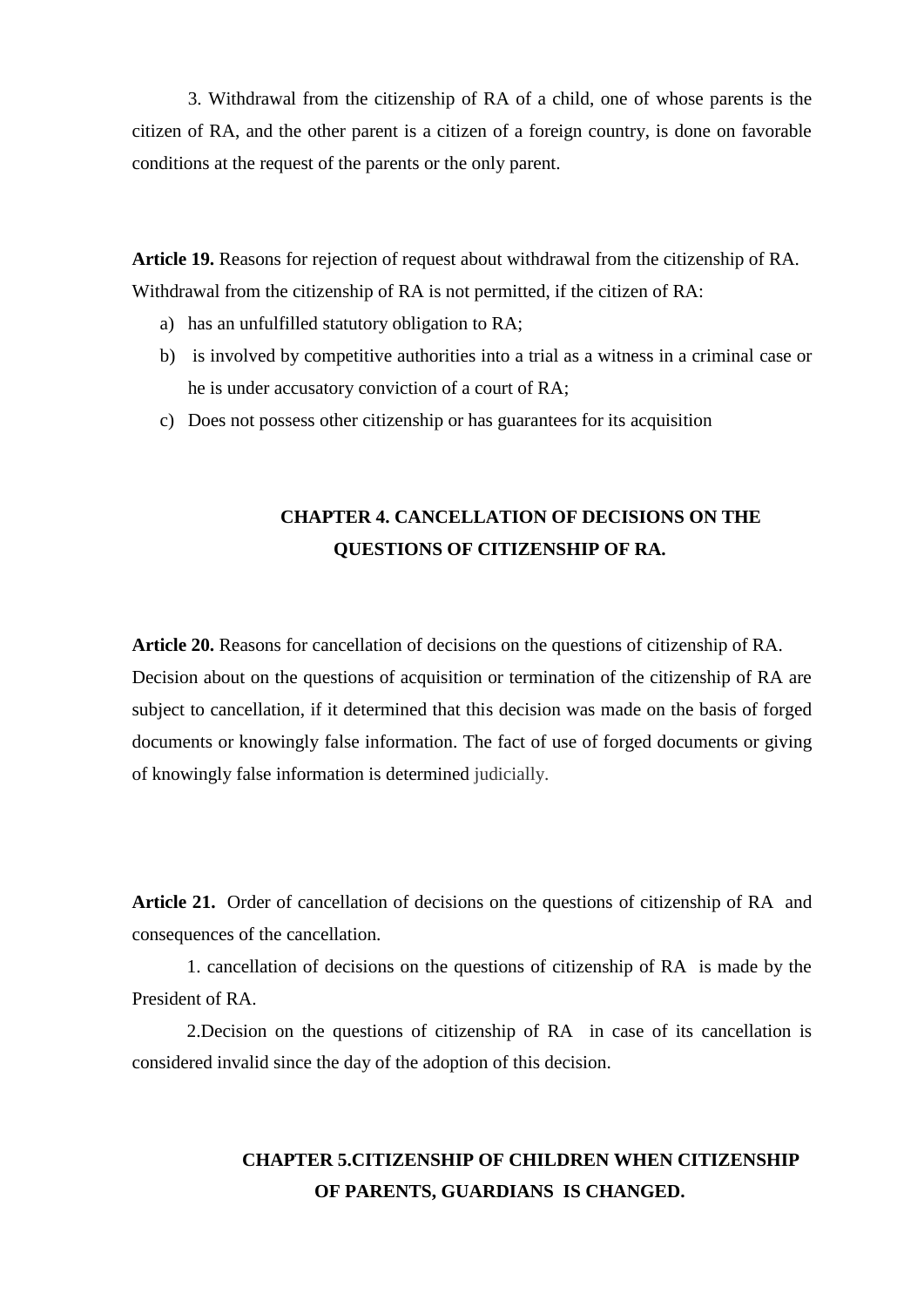**Article 22.** Changing of the citizenship of a child when citizenship of his parents is acquired or terminated.

1. A child acquires the citizenship of RA, if both of his parents or his only parent acquire the citizenship of RA.

2. Citizenship of RA of a child is terminated at the termination of citizenship of his parents or his only parent, provided that the child will not become a person without citizenship.

**Article 23.** Citizenship of a child at the acquisition or termination of citizenship of RA by one of his parents.

1. If one of the parents, who has other citizenship, acquires the citizenship of RA, their child, who lives on the territory of RA, can acquire the citizenship of RA at the request of the parent, who acquires the citizenship of RA.

2.If one of the parents, who have other citizenship, acquires the citizenship of RA, their child, who lives outside of RA, can acquire the citizenship of RA at the request of the both parents.

3. If one of the parents, who have other citizenship, acquires the citizenship of RA, and the other parent is a person without citizenship, their child can acquire the citizenship of RA at the request of the parent, who acquires the citizenship of RA.

4. If one of the parents, who acquires the citizenship of RA is a person without citizenship , and the other parent is a person with some other citizenship, their child can acquire the citizenship of RA at the request of both his parents.

5. If citizenship of RA of one of the parents is terminated and the other parent is a person without citizenship, their child remains a RA citizen. Citizenship of RA of a child may be terminated at the same time when citizenship of RA of one of his parent is terminated with a written agreement for that of the second parent, who is the citizen of RA, providing that the child will not become a person without citizenship.

### **Article 24.** Citizenship of children at adoption

1.A child, adopted by a citizen of RA, or by a couple of RA citizens, or by a couple, one of whom is a RA citizen and the other is a person without citizenship, acquires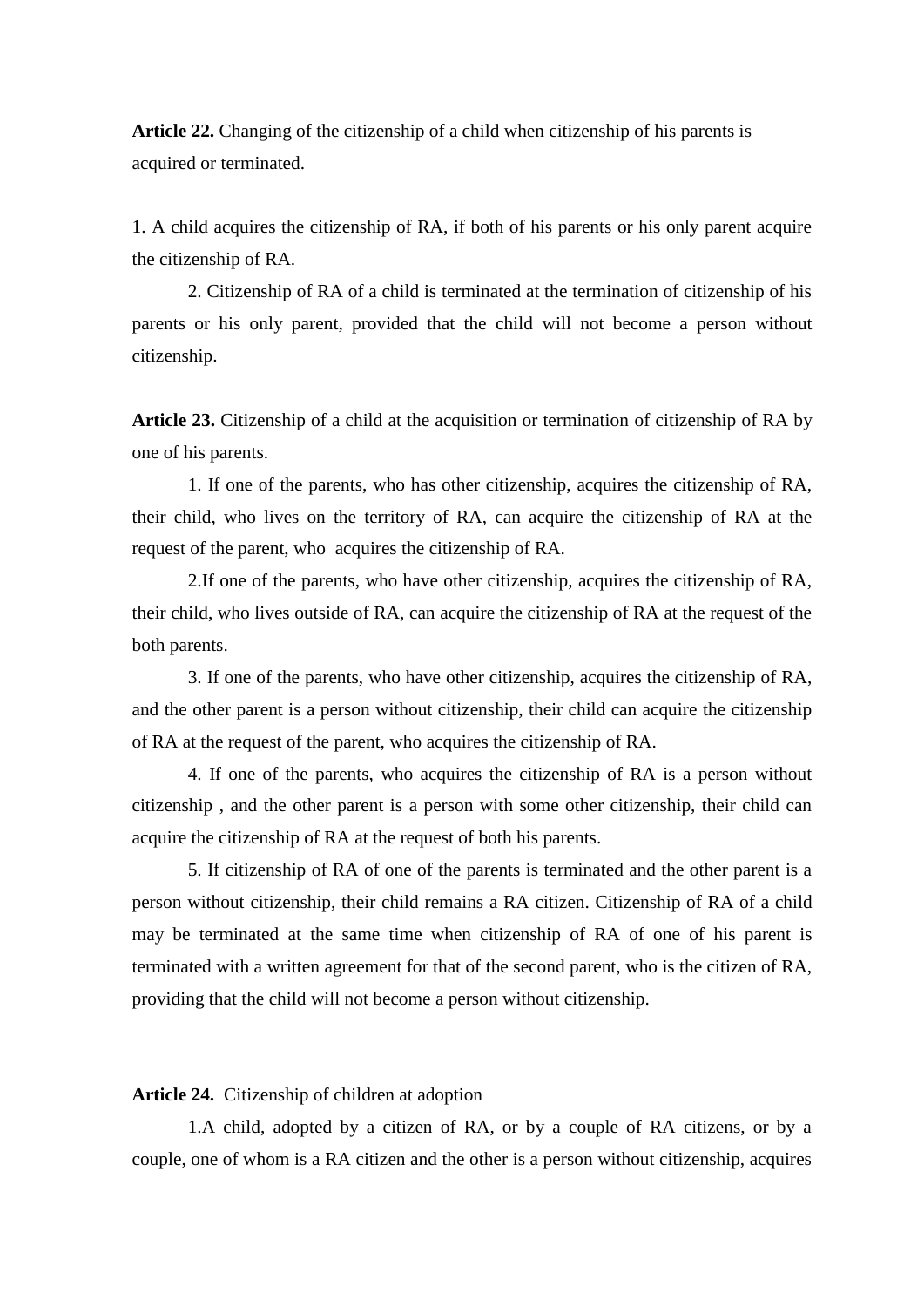a citizenship of RA from the day of his adoption, regardless of the place of residence of the child at the request of the adoptive, who is a RA citizen.

2.A child, adopted by a couple, one of whom is a RA citizen and the other is a citizen of some other country, acquires a citizenship of RA from the day of his adoption, regardless of the place of residence of the child.

3.In cases, provided by part 2 of this article, if in the course of 1 year since the day of adoption his parents don't apply for a citizenship of RA for their child, the child acquires RA citizenship since the day of his adoption, providing that ha and his adoptives live on the territory of RA.

**Article 25.** Citizenship of children who are under guardianship.

1 Children who are under guardianship of a RA citizen, acquire RA citizenship in a simplified order at the request of the guardian.

2. A child, who is under guardianship of a foreign citizen who is acquisition a RA citizenship, can acquire the citizenship of RA at the same time at the request of the guardian.

### **CHAPTER 6.ЛАВА VI. Plenipotentiary AUTHORITIES, WHICH ADMINISTRATE CASES ABOUT RA CITIZENSHIP.**

**Article 26.** Plenipotentiary authorities, which administrate cases about RA citizenship.

Plenipotentiary authorities, which administrate cases about RA citizenship are:

--President of RA;

--Commission on the questions of citizenship at the President of RA;

--Ministry of Internal Affairs;

--Ministry of International Affairs.

### **Article 27.** Powers of RA President

1.President of RA decides questions of:

a)acceptance into the citizenship of RA;

b) Reinstatement in the citizenship of RA;

c)termination of the citizenship of RA;

d)cancellation of decisions on the questions of citizenship of RA.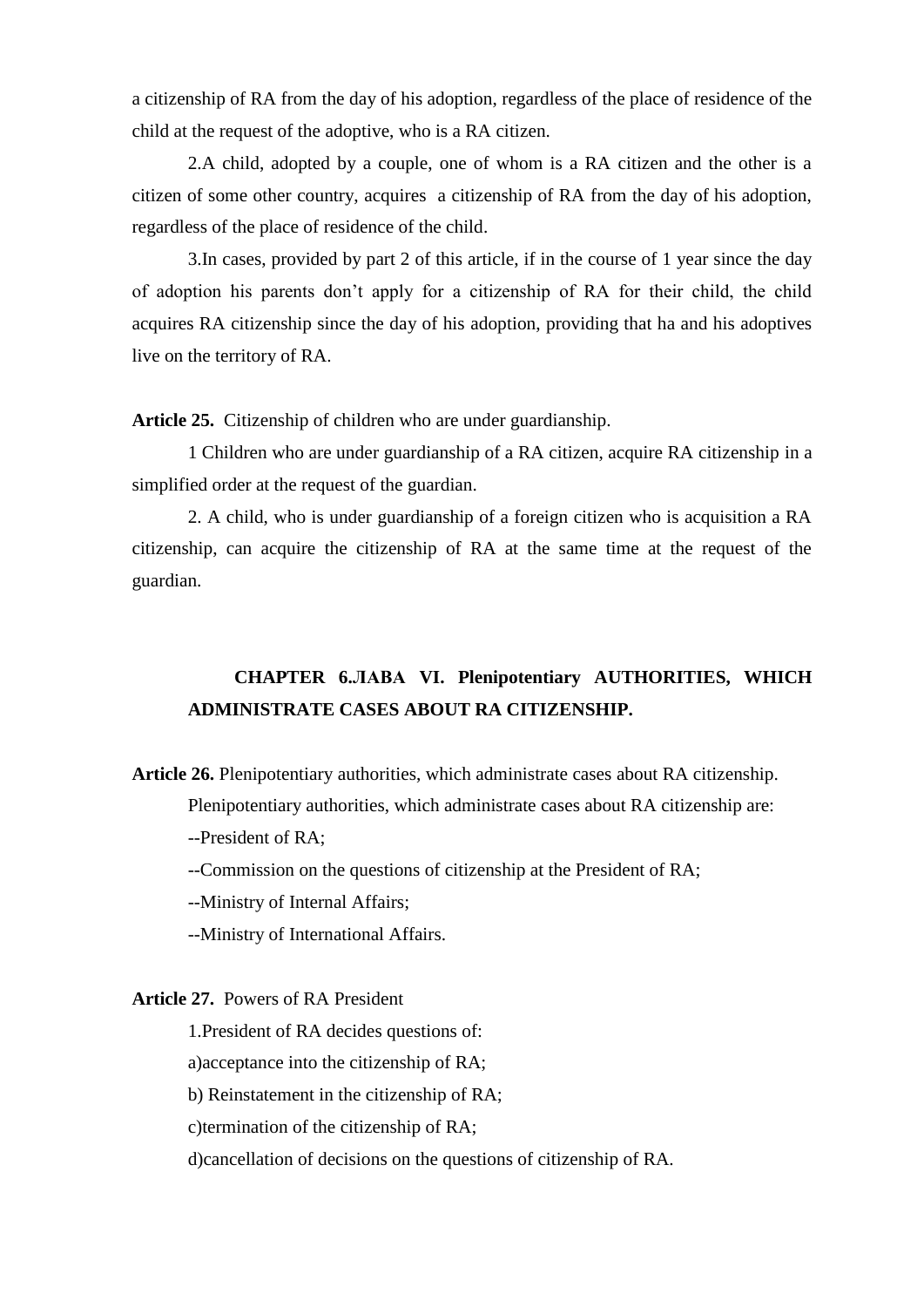2. President of RA approves the Provision about the order of consideration of questions of citizenship of RA.

3. Forms a Commission on the questions of the citizenship at the President of RA.

4.When making a positive decision on the matters of citizenship the President of RA signs a decree, and when making a negative decision- he signs a direction.

**Article 28.** Powers of the Commission on the questions of the citizenship at the President of RA.

1. Commission on the questions of the citizenship at the President exercises the following powers:

a)receives applications about the citizenship of RA from people who live on the territory of RA;

b) implements preliminary consideration of applications about the citizenship of RA;

c)makes proposals about each application about the citizenship of RA for consideration by the President of RA;

d) monitors the implementation of decisions of the questions of the citizenship of RA.

2. Decisions of the Commission on the questions of the citizenship at the President of RA are made by a simple majority of votes of the total number of members of the Commission and are signed by all the members who take part in the session.

3. Commission on the questions of the citizenship at the President of RA has the right to ask for further information in appropriate authorities of the executive branch, which provide the necessary information in the established by the Commission on the questions of the citizenship at the President of RA time.

**Article 29.** Powers of the Ministry of Internal Affairs of RA.

Ministry of Internal Affairs of RA exercises the following powers:

a)determines whether a person, who lives on the territory of RA is a RA citizen or not;

b)at the request of the Commission on the questions of the citizenship at the President of RA checks facts and documents, provided for reasoning of the application for the citizenship of RA;

c)fulfills the decisions on matters of RA citizenship, adopted by the President;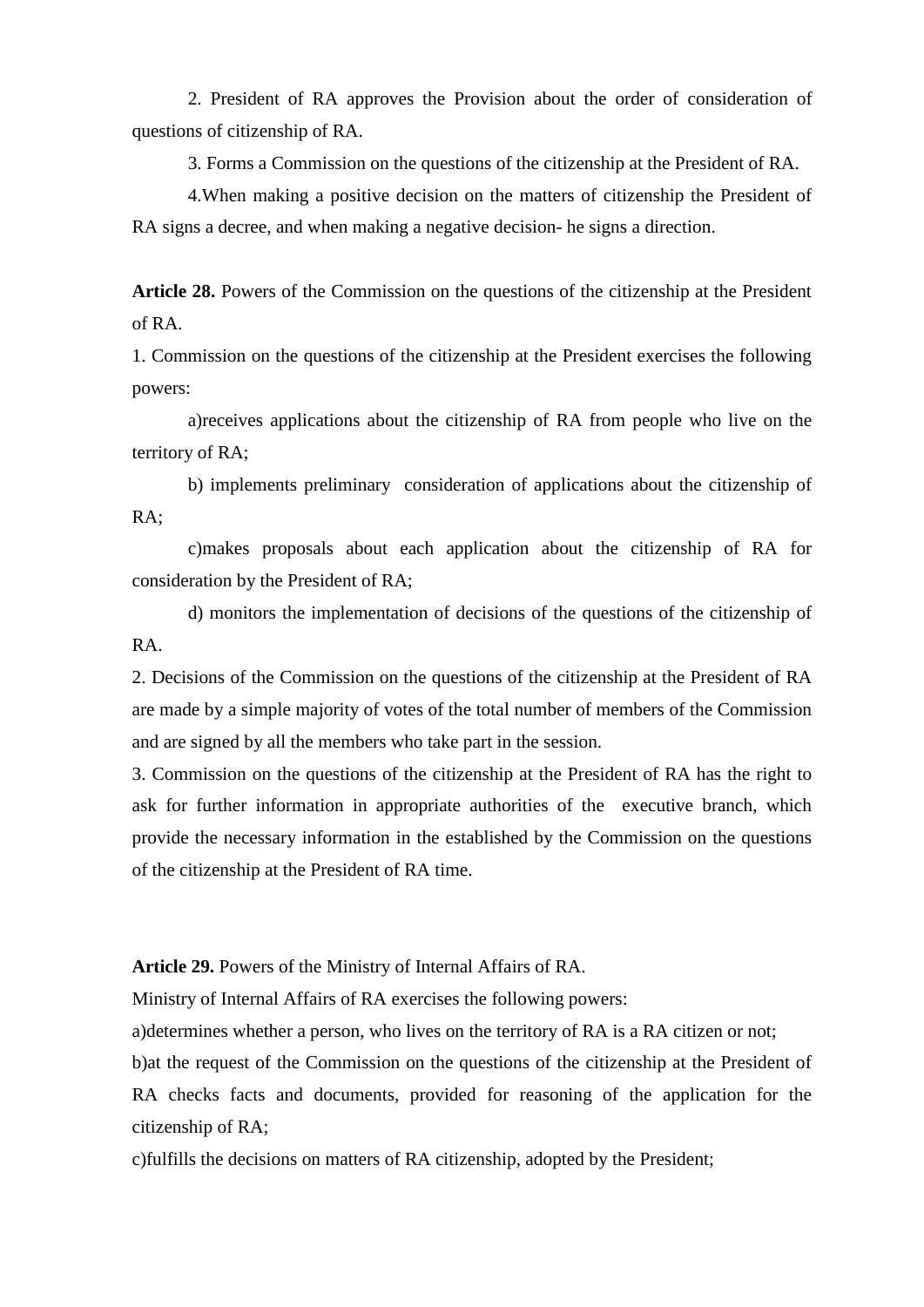d)keeps track of the people, on whose behalf the President of RA made a decision about changing of a status of their citizenship.

**Article 30.** Powers of the Ministry of International Affairs of RA.

1.MFA of RA exercises the following powers:

a) determines whether a person, who lives outside the territory of RA is a RA citizen or not;

b)receives applications for the citizenship of RA from people who live outside of RA;

c) at the request of the Commission on the questions of the citizenship at the President of RA checks facts and documents, provided for reasoning of the application for the citizenship of RA;

d)sends to the Commission on the questions of the citizenship at the President of RA applications for citizenship of RA, supporting documents and other materials and decisions on these applications, documents and materials;

e) keeps track of the people who live outside of RA, on whose behalf the President of RA made a decision about changing of a status of their citizenship.

2.According to an agreement of RA and a foreign country, powers, mentioned in part one of this article, may be exercised by diplomatic missions and consulate offices of this country.

# **CHAPTER 7.PROCEDURE OF CASES ON THE CITIZENSHIP OF RA.**

**Article 31. Procedure**. **of** submission of applications on the questions of RA| citizenship

1.Applications on the questions of RA citizenship are addressed to the President of RA:

a)by a person, who lives on the territory of RA- to the Commission on the questions of the citizenship at the President of RA;

b)by a person, who lives outside of RA and who does not have a permanent residence in RA-to an authorized representative office of RA abroad or is sent directly to the President of RA.

2.The applicant must apply himself.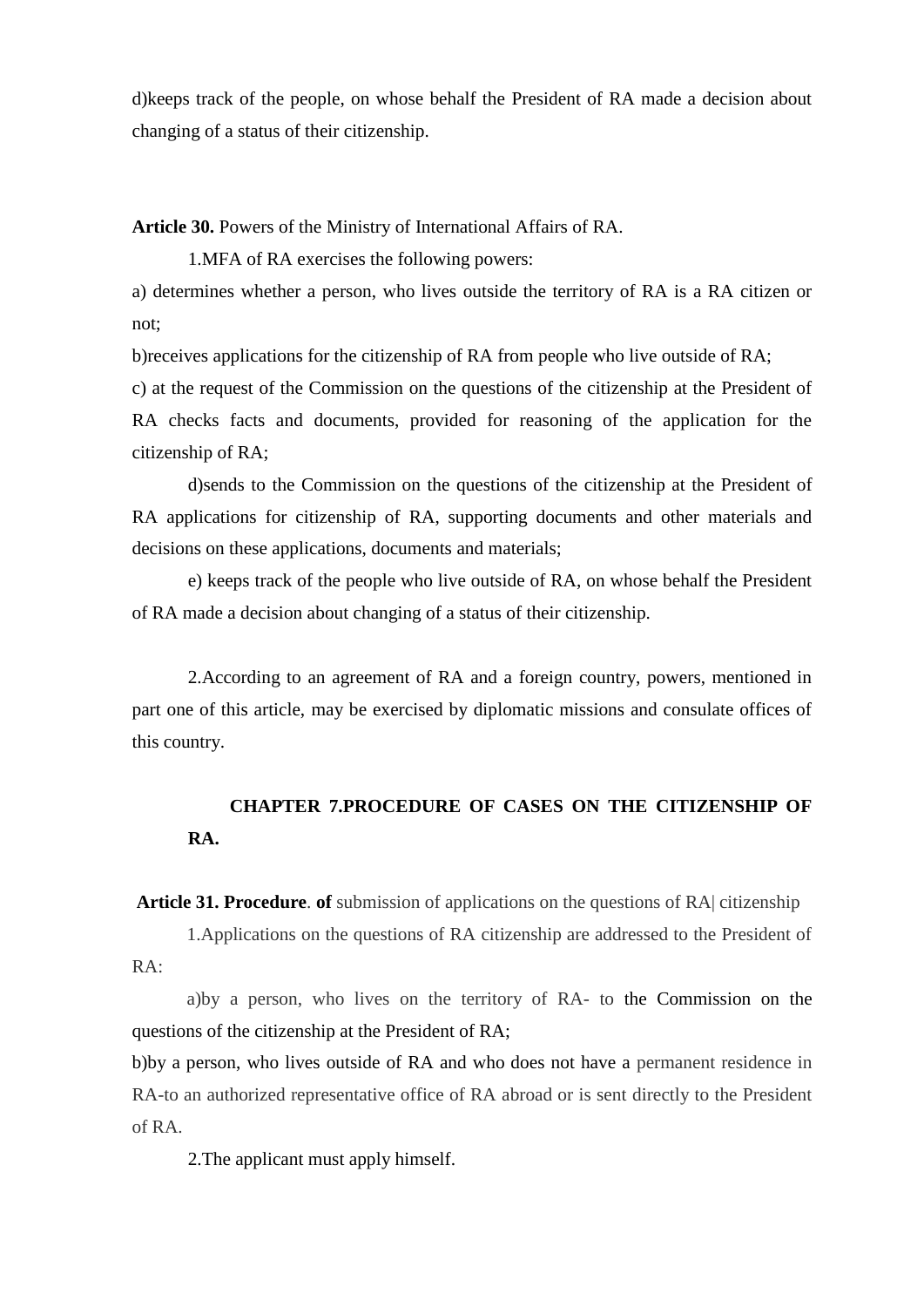3.In case if the applicant is not able to apply himself due to exceptional circumstances, supported by documents, his application and the necessary documents may be passed through another person or sent by mail.In this case, the authenticity of the signature of the person who signed the application and the correspondence of the copy to the original document is certified by a notary.

4.Application about changing of the status of citizenship of a child or legally incapable person is made by their parents or other legal representatives.

**Article 32. Procedure**. **of** official registration of applications on the questions of RA citizenship.

1. Application on the questions of receiving the RA citizenship has to be written and in accordance with set form. Personal signature of the applicant is certified by the authorized official of the body, which deals with questions of RA citizenship.

2.IN case if the applicant is not able to sign the application due to illiteracy or physical disability , his application at his request is signed by other person, and the authenticity of the signature of the person who signed the application is certified by a notary.

3. Agreement of the people, interested in acquisition or termination of RA citizenship of this person in cases provided by this Law has to b given in written form. The authenticity of the signature of the person who signed the application is certified by a notary. The authenticity of the signature of the person who lives abroad who signed the application is certified by authorized for that authorized representative officials of RA.

4. Application form and list of mentioned in the application information and necessary documents for acquisition or termination of RA citizenship are determined by a Provision on the order of consideration of questions of RA citizenship, signed by the RA President.

5. when applying for acquisition of the citizenship of RA , reinstatement in the citizenship of RA or termination of RA citizenship and also when determining of the citizenship of RA at the request of interested people, a state due is levied.

**Article 33.** Order and terms of making decision on the questions of RA citizenship.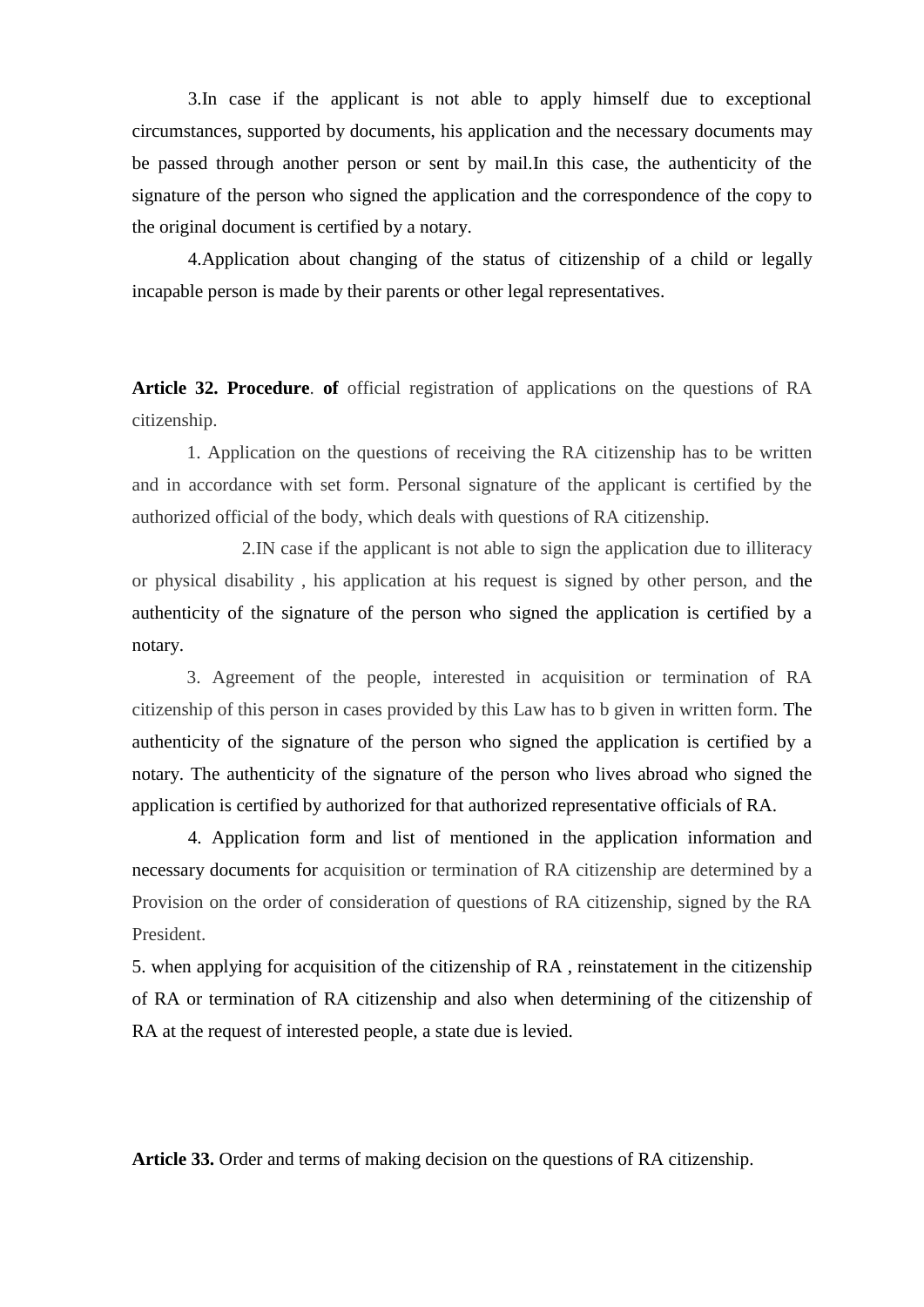1. Decisions on the questions of acquisition of the citizenship of RA , reinstatement in the citizenship of RA or termination of RA citizenship in general order are implemented in no longer than 1 year since the day of the application and giving in of all necessary documents, which have gone through all the formal procedures.

3. Decisions on the questions of acquisition or termination of RA citizenship in general order are implemented in no longer than 6 months since the day of the application and giving in of all necessary documents, which have gone through all the formal procedures.

**Article 34.** Acceptance for consideration of repeated applications on the questions RA citizenship.

1. A person in respect of whom a decisions on the questions of RA citizenship was made, has the right to apply again not earlier than after 1 year since the day when the last decision was made.

2. When there are new circumstances or which were unknown to the applicant, a repeated application can be accepted without compliance of the period, stated in part one of this article.

**Article 35.** Date of acquisition or termination of RA citizenship

1. Citizenship of RA is acquired:

a)in accordance to article 12 of this Law-from the day of birth of the child;

in accordance to part 1 and 3 of the article 24 of this Law-from the day of adoption of the child;

c)in other cases- from the day of making of the appropriate decision by the President of RA.

2. Citizenship of RA is terminated from the day of making of the appropriate decision by the President of RA.

**Article 36.** Implementation of decisions on the questions of RA citizenship.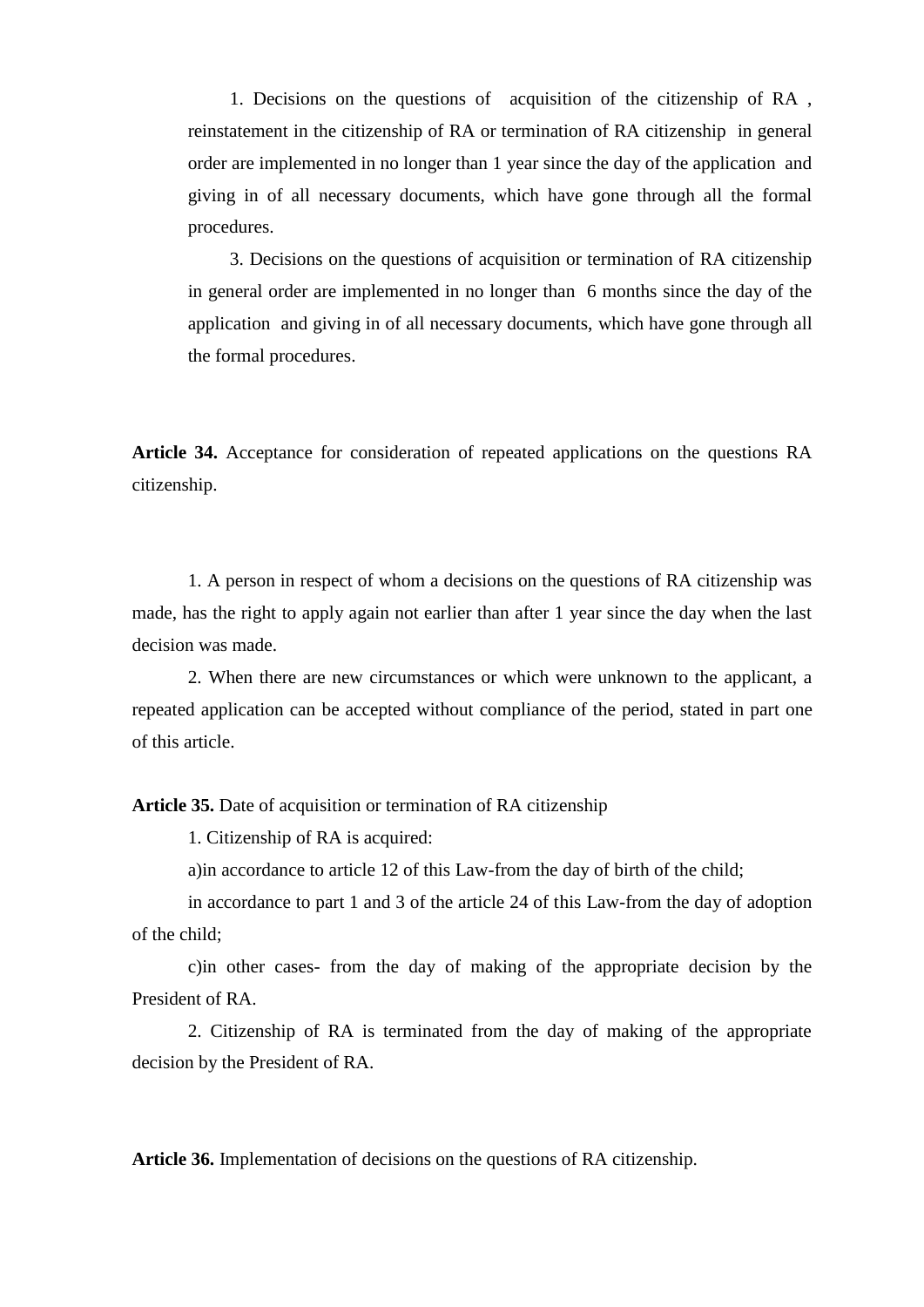Ministry of Internal Affairs of RA implements the decisions on the questions of RA citizenship and informs about that the President of RA in the time frames, determined by the Provision on the order of making decision on the questions of RA citizenship, adopted by the RA President.

# **CHAPTER 8.PROTEST AGAINST DECISIONS OF AUTHORIZED BODIES WHICH WORK WITH QUESTIONS OF RA CITIZENSHIP AND ACTIVITIES OF THEIR OFFICIALS. SOLVING OF ARGUMENTS ON QUESTIONS OF RA**

**Article 37.** Protest against decisions on the questions of RA citizenship.

Decision of an authorized body, which works with the questions of RA citizenship, about rejection of the application for citizenship of RA may be protested in the court in the order, provided by the legislature of RA.

**Article 38.** Protest against activities of officials of authorized bodies, which work with the questions of RA citizenship.

Rejection of consideration of application on the questions of RA citizenship and other activities which breach the order of proceedings on the matters of citizenship of RA and order of implementation of decisions on the matters of citizenship of RA, may be protested to a superior official or in the court.

**Article 39.** Solving of arguments about the citizenship of a child

Arguments are decided between parents, a parent and a guardian bout the citizenship of a child are solved juridicially according to the interests of the child.

### **CHAPTER 9.CLOSING PROVISIONS.**

**Article 40.Closing provisions.**